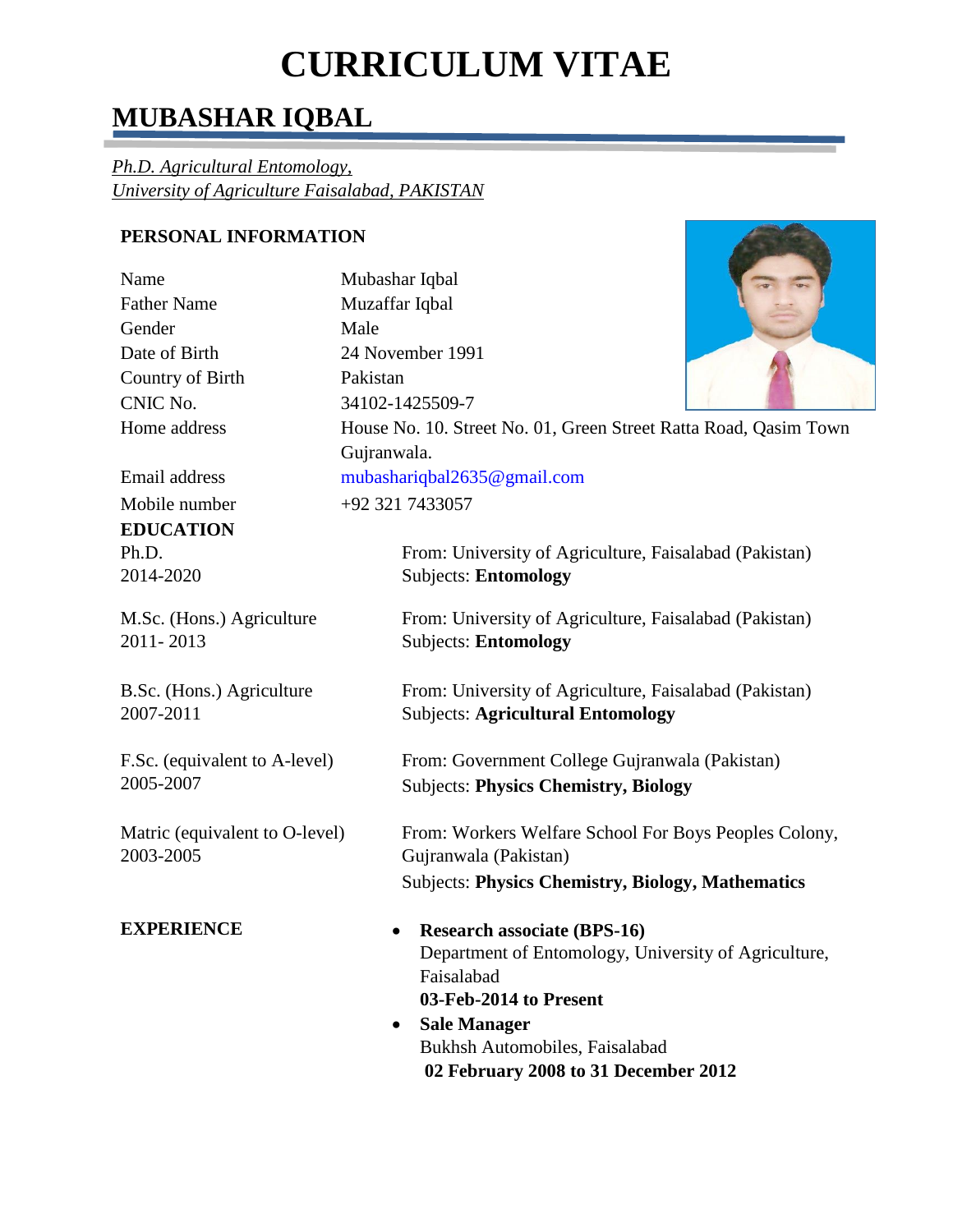## **PUBLICATIONS**

- **Research Articles** . Nisar, M.J., M.D. Gogi, B. Atta, M. Tufail, R.A. Ali, W.A. Naveed and M. Iqbal, 2021. Pathogenicity of fungal and bacterial bioinsecticides against adult peach fruit fly, *Bactrocera zonata* (Saunders) (Diptera: Tephritidae) admixed with adult diet under controlled conditions. 31(146): 1-20.
	- Iqbal, M., M.D. Gogi, B. Atta, M.J. Nisar, M.J. Arif and N. Javed, 2020. Assessment of pathogenicity of *Beauveria bassiana*, *Metarhizium anisopliae*, *Verticillium lecanii* and *Bacillus thuringiensis* var. kurstaki against *Bactrocera cucurbitae* Coquillett (Diptera: Tephritidae) via dietbioassay technique under controlled conditions. Int. J. Tropical Insect Sci., 41(2): 1129-1145.
	- Idrees, M., M.D. Gogi, W. Majeed, A. Yaseen and M. Iqbal, 2020. Impacts and evaluation of Hormoligosis of some insect growth regulators on *Phenacoccus solenopsis* (Hemiptera: Pseudococcidae). Int. J. Tropical Insect Sci., 21(2): 367-371.
	- Iqbal, M., M.D. Gogi, M.J. Arif, N. Javed, 2020. Attraction of melon fruit flies, *Bactrocera cucurbitae* (Diptera: Tephritidae) to various protein and ammonia sources under laboratory and field conditions. Pak. J. Agri. Sci., 57(4), 1107-1116;
	- Nisar, M.J., R.W. Behle, C.A. Dunlap, E.J. Goett, M. Iqbal, M.D. Gogi, 2019. Susceptibility of *Rhagoletis suavis* maggots to entomopathogenic fungi. Southwestern Entomol., 44(2), 431-436.
	- Gogi, M.D., M. Iqbal, M.J. Arif, M.A. Khan, M. Sufyan, A. Nawaz and M. Arshad, 2016. Synergistic impact of Diver® on toxicity of some neonicotenoids against cotton mealybug, *Phenacoccus solenopsis* (Hemiptera: Pseudococcidae) under laboratory conditions.
		- $\checkmark$  Paper Submitted for oral presentation in 2016 XXV **International Congress of Entomology.**
	- Atta, B., M.D. Gogi, M.J. Arif, F. Mustafa, M.F. Raza, M.J. Hussain, M.A. Farooq, M.J. Nisar and **M. Iqbal**, 2015. Toxicity of some insect growth regulators (IGRS) against different life stages of dusky cotton bugs *Oxycarenus hyalinipennis* costa (Hemiptera: Lygaeidae: Oxycareninae). Bulgarian J. Agric. Sci., 21(2): 367–371.
- Abstracts Evacuation of different GF-120 application techniques against melon fruit fly *Bactrocera cucurbitae* in bitter gourd **International Entomological congress-2019** 
	- Assessment of oil based formulation of *Metarhizium anisopliae* and *Bavaria bassiana* by topical application method

**International Entomological congress-2019**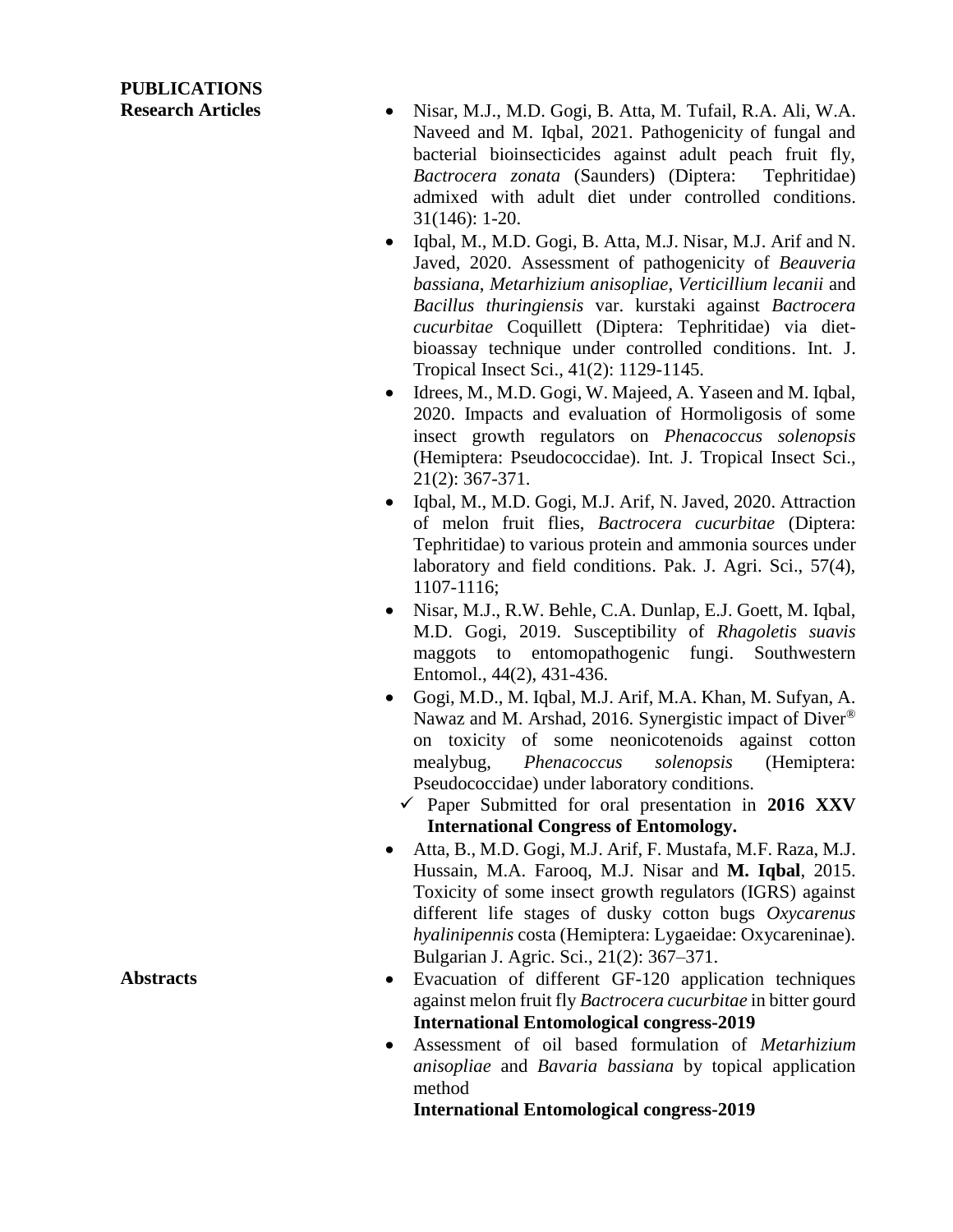- Field bioassay of conventional and new chemistry insecticides against cabbage aphid (*Brevicoryne brassicae* L.) **International Entomological congress-2019**
- Host preference of *Bactrocera zonata* (Diptera : Tephritidae) on different fruits under laboratory conditions
	- **International Entomological congress-2019**
- Horizontal transmission of *Metarhizium anisopliae* in economically important fruit fly species (*Bactocera* spp.) in Pakistan and infective efficacy of fungus against some biological parameters of melon fruit fly

### **International Conference of Biochemistry, Biotechnology and Biomaterials-2018**

 Attractiveness of food baits to the melon fruit fly, Bactrocera cucurbitae (Coquillett) (Diptera: Tephritidae)

**Entomological Society of America (ESA)-2018**

• Impact of nutrient management programs alone and incombination with chemical control on *Chilo partellus*  infestation and yield components of sorghum, *Sorghum bicolor* (L.)

### **International Congress on Agriculture and Animal Sciences (ICAGAS)-2018**

 Evaluation Of different insecticide formulation on dusky cotton bug, *Oxycarenus hyalinipennis* Costa (Hemiptera: Oxycarenidae)

### **International Congress on Agriculture and Animal Sciences (ICAGAS)-2018**

- Impact of nutrient management programs alone and incombination with chemical control on *Chilo partellus* infestation and yield components of sorghum, *Sorghum bicolor* (L.)
- **International Congress on Agriculture and Animal Sciences (ICAGAS)-2018**
- Biology of Melon fruit fly, *Bactrocera cucurbitae* (Coquillett) on bitter gourd (*Momordica charantia*) **Australian Entomological Society Conference-2017**
- Impact of biofertilizer application for host plant resistance in chickpea (*Cicer arietinum*) and lentil (*Lens culinaris*) against insect pest infestation

**International conference on "Advances in Agricultural Resource Management-2017**

• Impact of male density food sources on the progeny development of cotton mealybug, *Phenacoccus solenopsis* (Hemiptera: Pseudococcidae).

**International conference on sustainable agriculture, in Pakistan-2017**

 Evaluation of resistance level in citrus psylla against synthetic pyrethroids

**Combined Australian Entomological Society / New Zealand Entomological Society Conference-2106**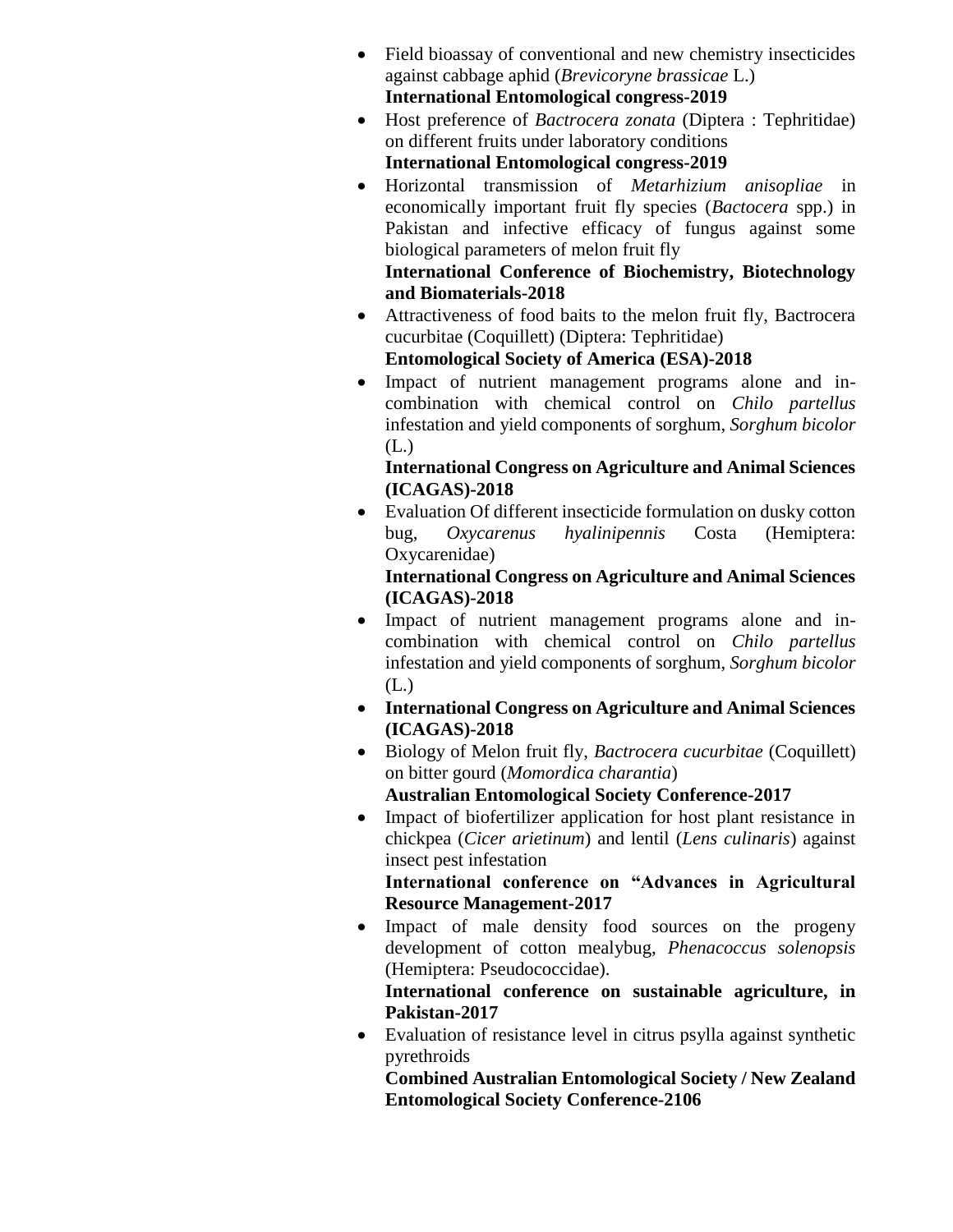| National conference on sustainable management and<br>Attractiveness of food baits to the melon fruit fly, Bactrocera<br>National conference on sustainable management and<br>Olfactometeric screening of different stuffs, shapes, colors and<br>food-baits for developing female attractive bait-station for<br>National conference on sustainable management and<br>Evaluation of attraction and heights of food bait trap for melon<br>National conference on sustainable management and<br>Trophic interaction among alternate hosts, cotton mealybug,<br>solenopsis (Hemiptera: Pseudococcidae)<br>(Coleoptera:<br>Toxicological effect of different cultivars of kanair (Nerium<br>oleander) on the red flour beetle, Tribolium castaneum Herbst |
|--------------------------------------------------------------------------------------------------------------------------------------------------------------------------------------------------------------------------------------------------------------------------------------------------------------------------------------------------------------------------------------------------------------------------------------------------------------------------------------------------------------------------------------------------------------------------------------------------------------------------------------------------------------------------------------------------------------------------------------------------------|
|                                                                                                                                                                                                                                                                                                                                                                                                                                                                                                                                                                                                                                                                                                                                                        |
|                                                                                                                                                                                                                                                                                                                                                                                                                                                                                                                                                                                                                                                                                                                                                        |
|                                                                                                                                                                                                                                                                                                                                                                                                                                                                                                                                                                                                                                                                                                                                                        |
|                                                                                                                                                                                                                                                                                                                                                                                                                                                                                                                                                                                                                                                                                                                                                        |
|                                                                                                                                                                                                                                                                                                                                                                                                                                                                                                                                                                                                                                                                                                                                                        |
|                                                                                                                                                                                                                                                                                                                                                                                                                                                                                                                                                                                                                                                                                                                                                        |
|                                                                                                                                                                                                                                                                                                                                                                                                                                                                                                                                                                                                                                                                                                                                                        |
|                                                                                                                                                                                                                                                                                                                                                                                                                                                                                                                                                                                                                                                                                                                                                        |
|                                                                                                                                                                                                                                                                                                                                                                                                                                                                                                                                                                                                                                                                                                                                                        |
|                                                                                                                                                                                                                                                                                                                                                                                                                                                                                                                                                                                                                                                                                                                                                        |
|                                                                                                                                                                                                                                                                                                                                                                                                                                                                                                                                                                                                                                                                                                                                                        |
|                                                                                                                                                                                                                                                                                                                                                                                                                                                                                                                                                                                                                                                                                                                                                        |
|                                                                                                                                                                                                                                                                                                                                                                                                                                                                                                                                                                                                                                                                                                                                                        |
|                                                                                                                                                                                                                                                                                                                                                                                                                                                                                                                                                                                                                                                                                                                                                        |
|                                                                                                                                                                                                                                                                                                                                                                                                                                                                                                                                                                                                                                                                                                                                                        |
|                                                                                                                                                                                                                                                                                                                                                                                                                                                                                                                                                                                                                                                                                                                                                        |
|                                                                                                                                                                                                                                                                                                                                                                                                                                                                                                                                                                                                                                                                                                                                                        |
|                                                                                                                                                                                                                                                                                                                                                                                                                                                                                                                                                                                                                                                                                                                                                        |
|                                                                                                                                                                                                                                                                                                                                                                                                                                                                                                                                                                                                                                                                                                                                                        |
|                                                                                                                                                                                                                                                                                                                                                                                                                                                                                                                                                                                                                                                                                                                                                        |
|                                                                                                                                                                                                                                                                                                                                                                                                                                                                                                                                                                                                                                                                                                                                                        |
|                                                                                                                                                                                                                                                                                                                                                                                                                                                                                                                                                                                                                                                                                                                                                        |
|                                                                                                                                                                                                                                                                                                                                                                                                                                                                                                                                                                                                                                                                                                                                                        |
|                                                                                                                                                                                                                                                                                                                                                                                                                                                                                                                                                                                                                                                                                                                                                        |
|                                                                                                                                                                                                                                                                                                                                                                                                                                                                                                                                                                                                                                                                                                                                                        |
|                                                                                                                                                                                                                                                                                                                                                                                                                                                                                                                                                                                                                                                                                                                                                        |
| Efficacy of some selected insecticides against cotton mealybug,                                                                                                                                                                                                                                                                                                                                                                                                                                                                                                                                                                                                                                                                                        |
| Phenacoccus solenopsis (Hemiptera: Pseudococcidae) under                                                                                                                                                                                                                                                                                                                                                                                                                                                                                                                                                                                                                                                                                               |
|                                                                                                                                                                                                                                                                                                                                                                                                                                                                                                                                                                                                                                                                                                                                                        |
|                                                                                                                                                                                                                                                                                                                                                                                                                                                                                                                                                                                                                                                                                                                                                        |
| Efficacy of different insecticides against cotton mealybug,                                                                                                                                                                                                                                                                                                                                                                                                                                                                                                                                                                                                                                                                                            |
| Phenacoccus solenopsis (Hemiptera: Pseudococcidae) under                                                                                                                                                                                                                                                                                                                                                                                                                                                                                                                                                                                                                                                                                               |
|                                                                                                                                                                                                                                                                                                                                                                                                                                                                                                                                                                                                                                                                                                                                                        |
|                                                                                                                                                                                                                                                                                                                                                                                                                                                                                                                                                                                                                                                                                                                                                        |
| Evaluated the performance of three application techniques for                                                                                                                                                                                                                                                                                                                                                                                                                                                                                                                                                                                                                                                                                          |
| the aqueous extracts of some indigenous plants against melon                                                                                                                                                                                                                                                                                                                                                                                                                                                                                                                                                                                                                                                                                           |
|                                                                                                                                                                                                                                                                                                                                                                                                                                                                                                                                                                                                                                                                                                                                                        |
| $\checkmark$ Applied for Poster presentations in 2016 XXV                                                                                                                                                                                                                                                                                                                                                                                                                                                                                                                                                                                                                                                                                              |
|                                                                                                                                                                                                                                                                                                                                                                                                                                                                                                                                                                                                                                                                                                                                                        |
|                                                                                                                                                                                                                                                                                                                                                                                                                                                                                                                                                                                                                                                                                                                                                        |
| Dioxide<br>1n                                                                                                                                                                                                                                                                                                                                                                                                                                                                                                                                                                                                                                                                                                                                          |
| Insecticides Toxicity: A Laboratory Bioassay. Lambert                                                                                                                                                                                                                                                                                                                                                                                                                                                                                                                                                                                                                                                                                                  |
|                                                                                                                                                                                                                                                                                                                                                                                                                                                                                                                                                                                                                                                                                                                                                        |
|                                                                                                                                                                                                                                                                                                                                                                                                                                                                                                                                                                                                                                                                                                                                                        |
|                                                                                                                                                                                                                                                                                                                                                                                                                                                                                                                                                                                                                                                                                                                                                        |
|                                                                                                                                                                                                                                                                                                                                                                                                                                                                                                                                                                                                                                                                                                                                                        |
|                                                                                                                                                                                                                                                                                                                                                                                                                                                                                                                                                                                                                                                                                                                                                        |
| 7 days training on "District Boys Scouts Training Camp" held                                                                                                                                                                                                                                                                                                                                                                                                                                                                                                                                                                                                                                                                                           |
|                                                                                                                                                                                                                                                                                                                                                                                                                                                                                                                                                                                                                                                                                                                                                        |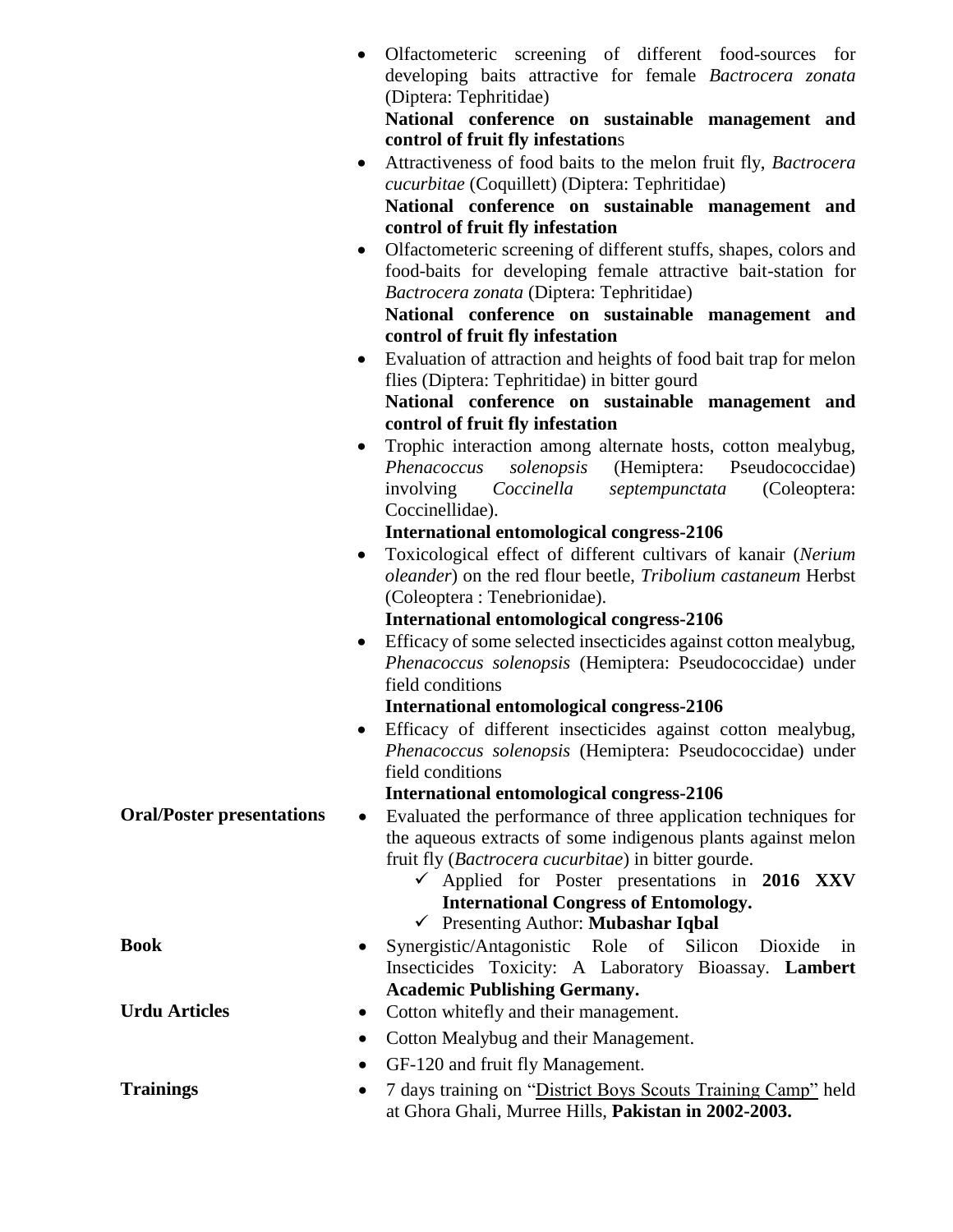- 04 months training on "Interaction and practical training in Tevta Special Training Program" at Govt. Technical Training Institute Jinnah Colony Road Faisalabad under Punjab Board Technical Education Lahore on **11 June 2008 to 11 September 2008.**
- 3 days training on "The Testing of Biotech Crops" from Agricultural Biotechnology Research centre, Ayub Agricultural Research Institute, **Pakistan on 14- 16 March 2012.**
- 15 days training on "Mushroom cultivation" from University of Agriculture Faisalabad, **Pakistan on 16-29 October 2012.**
- 15 days training on "Methods of seed judgment" from University of Agriculture Faisalabad, **Pakistan on 15 June to 5 July 2012.**
- 14 days short training on "Sheep Husbandry" from University of Agriculture Faisalabad, **Pakistan in July 2012.**
- 14 days short training on "Farm irrigation management" from University of Agriculture Faisalabad, **Pakistan in December 2012.**
- 15 days short training on "Dairy Husbandry" from University of Agriculture Faisalabad, **Pakistan on 19-9-2013 to 03-10- 2013.**
- 01 month training on "Sericulture" from University of Agriculture Faisalabad, **Pakistan on 03-03-2014 to 04-04- 2014.**
- 20 days training on "Methods of seed Testing" from University of Agriculture Faisalabad, **Pakistan on 03 March to 23 March 2014.**
- 06 Months training in "Tunnel Farming" from University of Agriculture Faisalabad, **Pakistan from 25-09-2015-25-03- 2015.**
- Participate in National one day symposium on one-health on 08-August 2016 organized by U.S.-Pakistan Center for Advance Study in Agriculture & Food Security.
- 5th Int. Conference on "Agriculture, Food Security and Climate Change" at University of Poonch, Rawalakot on 9- 11 September, 2014.
- Seminar on Allelopathy Research in Pakistan: Experience and Opportunities organized by Department of Botany, Agronomy and crop physiology on 12<sup>th</sup> December 2013.
- Workshop on "Informative session on CSS/PPSC/PMS Exams." at University of Agriculture Faisalabad, **Pakistan on 12 June 2013.**
- One-day training workshop on rearing of bioassay techniques for armyworm at University of Agriculture Faisalabad, **Pakistan on 2013.**
- Workshop on "Young Researcher skill Development." at University of Agriculture Faisalabad, **Pakistan on 15 December 2012.**

**Conferences / Workshops Participated**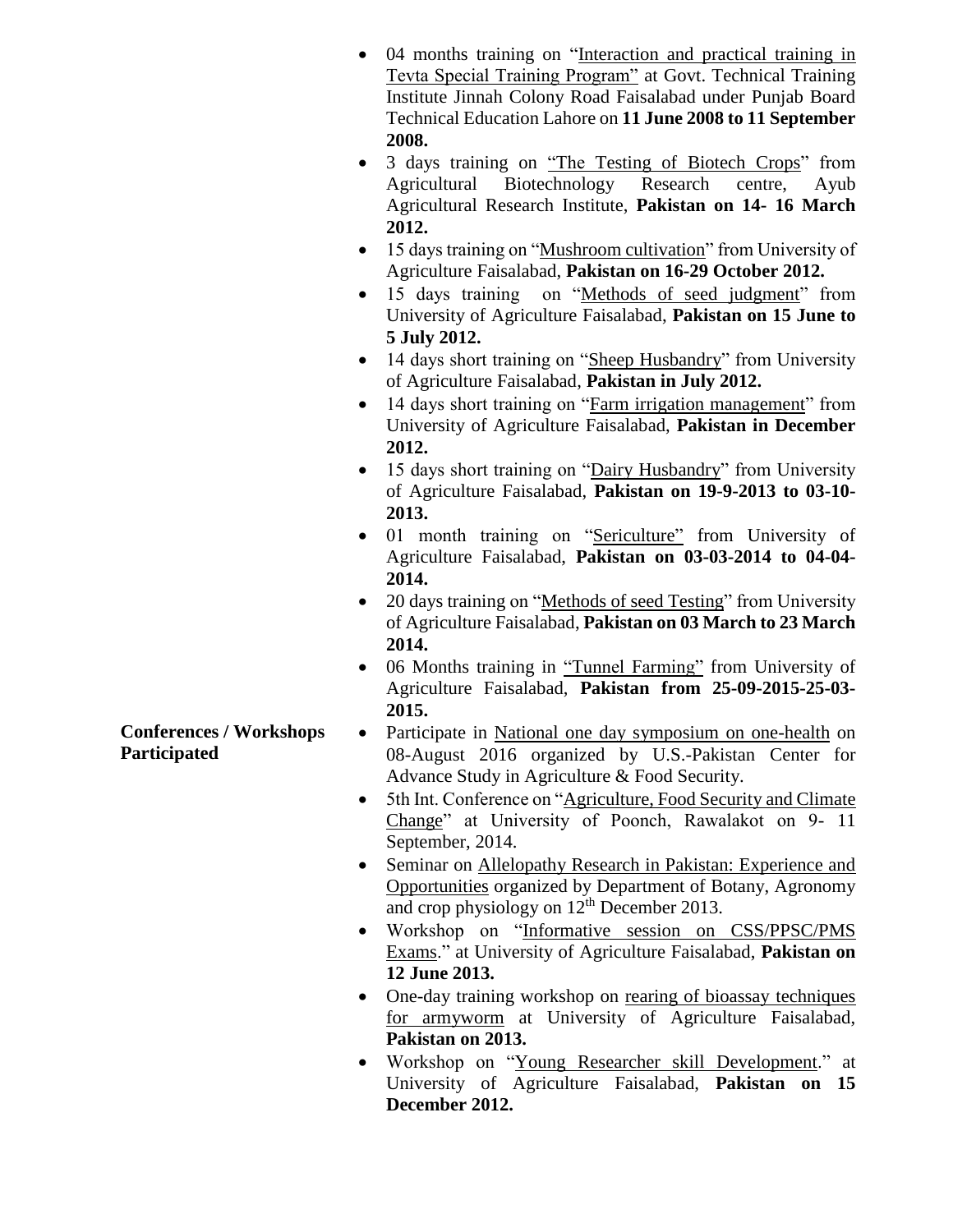- International Conference on "12th national and  $3<sup>rd</sup>$  International Conference on Botany." at Quid-e-Azam University Islamabad, **Pakistan on 1-3 September 2012.**
- National "World Camel Day" at University of Agriculture Faisalabad, **Pakistan on 5th June 2012.**
- Workshop on New challenges of insects on citrus plant at University of Agriculture Faisalabad, **Pakistan on 13 & 14 July 2012.**
- International Symposium on "Strategies for conservation of endangered ecosystem" at Department of Botany, University of Agriculture Faisalabad, **Pakistan on 16-18 April 2012.**
- Workshop on "Applications of biotechnology for wheat improvement" [National Institute for Biotechnology and](http://www.google.com.pk/url?sa=t&rct=j&q=nibge&source=web&cd=1&ved=0CC8QFjAA&url=%2Furl%3Fsa%3Dt%26rct%3Dj%26q%3Dnibge%26source%3Dweb%26cd%3D1%26ved%3D0CC8QFjAA%26url%3Dhttp%253A%252F%252Fwww.nibge.org%252F%26ei%3D9phsT82pFaLS0QWorb3rBg%26usg%3DAFQjCNGDrgol4e325O7dv8S2MdhRtkldbQ&ei=9phsT82pFaLS0QWorb3rBg&usg=AFQjCNGDrgol4e325O7dv8S2MdhRtkldbQ&cad=rja)  [Genetic Engineering](http://www.google.com.pk/url?sa=t&rct=j&q=nibge&source=web&cd=1&ved=0CC8QFjAA&url=%2Furl%3Fsa%3Dt%26rct%3Dj%26q%3Dnibge%26source%3Dweb%26cd%3D1%26ved%3D0CC8QFjAA%26url%3Dhttp%253A%252F%252Fwww.nibge.org%252F%26ei%3D9phsT82pFaLS0QWorb3rBg%26usg%3DAFQjCNGDrgol4e325O7dv8S2MdhRtkldbQ&ei=9phsT82pFaLS0QWorb3rBg&usg=AFQjCNGDrgol4e325O7dv8S2MdhRtkldbQ&cad=rja) at Faisalabad, **Pakistan on 28-29 February 2012.**
- International Conference on "Diet as an adjunctive measure for prevention and management of dengue epidemics" at National Institute of Food Science and Technology, University of Agriculture Faisalabad, **Pakistan on 30-31 January 2012.**
- Workshop on Dengue Control in February 2012.
- Workshop on "Career development workshop" at University of Agriculture Faisalabad, **Pakistan on 30 December 2011.**
- International Conference on "Emerging issues in food safety" at National Institute of Food Science and Technology, University of Agriculture Faisalabad, **Pakistan on 14-16 November 2011**.
- International Conference on "Technological & scientific aspects of dairy products with special reference to French cheese" at National Institute of Food Science and Technology, University of Agriculture Faisalabad, **Pakistan on 21-23 February 2011.**
- Diploma of IT from Punjab information technology board (BITP) in **2007**.
- National event of "Punjab Science Olympiad" held at Children Library Complex Lahore, **Pakistan in 2004**.
- Training on termite management for stakeholders as community service.
- Integrated management of wheat with special reference to postharvest losses.
- Sustainable management of insect pests of fruit with special reference to citrus through modern protection and post-harvest losses reduction techniques.
- Integrated management of armyworm with special reference to its biological control with *Bracon hebetor* and *Chrysoperla carnea*.
- Worked as General Secretary of Pakistan Society Of Young Entomologist (Students Wing) 2010-2011.